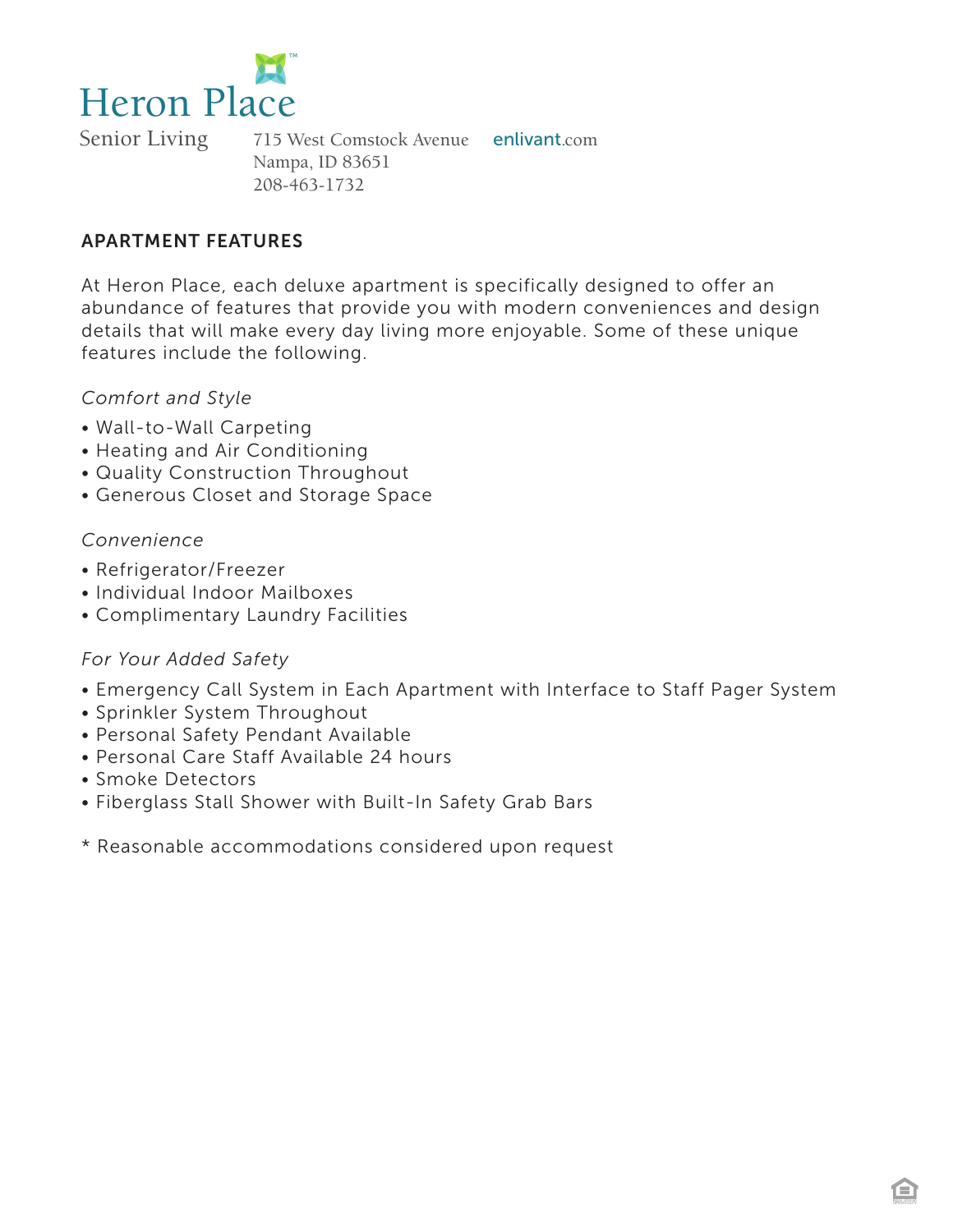

715 West Comstock Avenue enlivant.com Nampa, ID 83651 208-463-1732



## Studio

One Bath 280 Square Feet (approximately)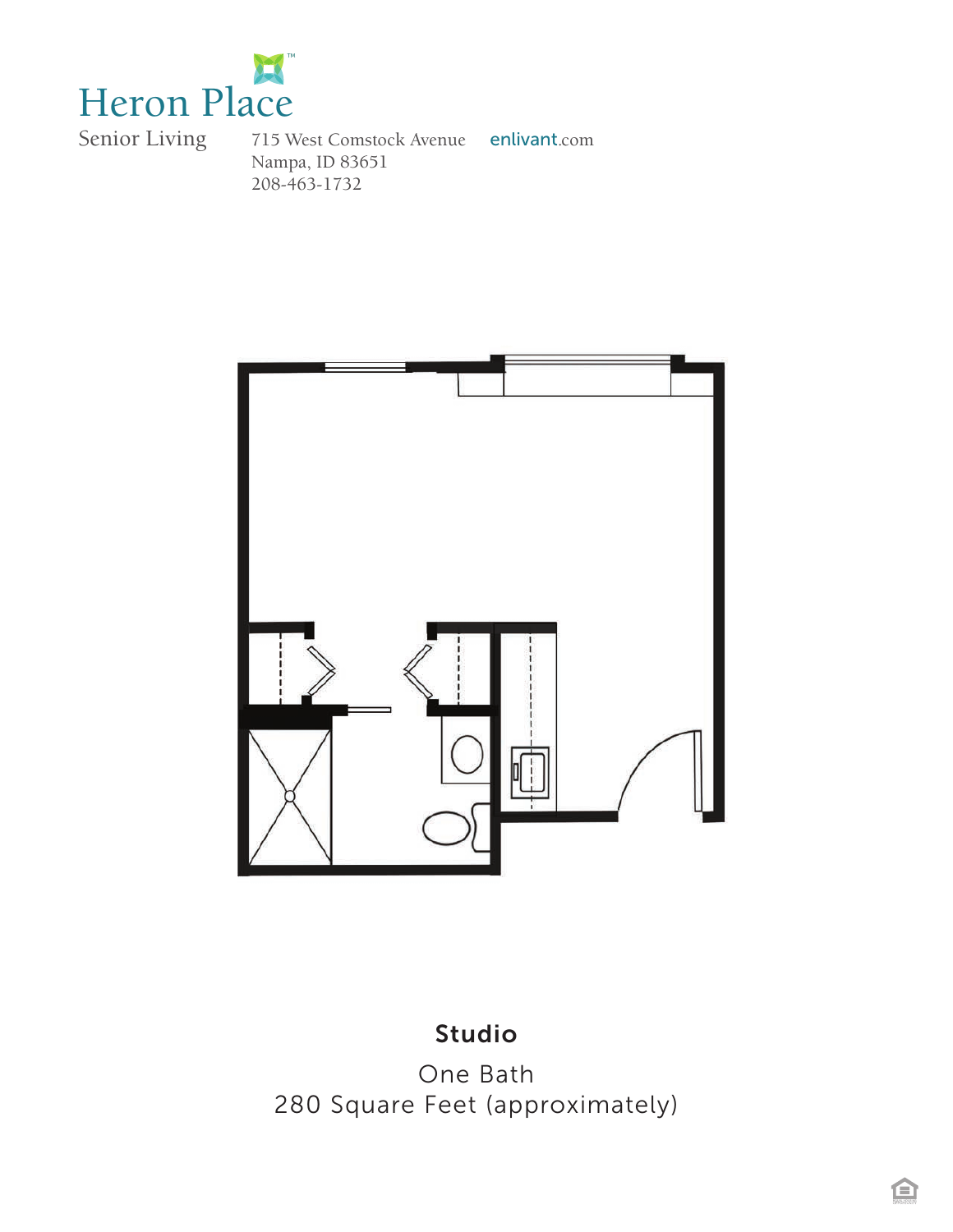

715 West Comstock Avenue enlivant.com Nampa, ID 83651 208-463-1732



# Deluxe Studio

One Bath 320 Square Feet (approximately)